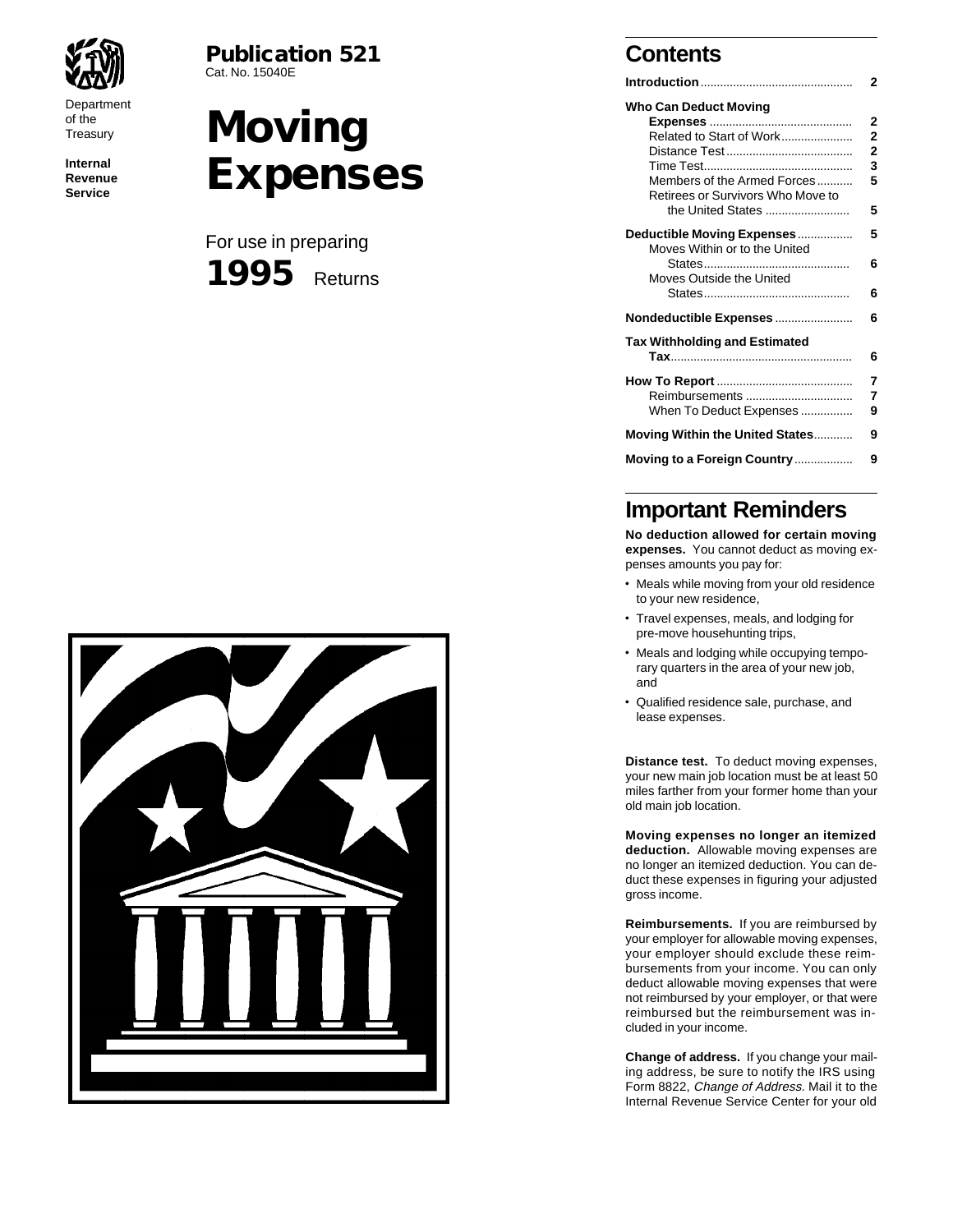address (addresses for the Service Centers Distribution Center nearest you. Check your are on the back of the form). **income tax package for the address. Distance Test If** you have access to a personal computer **Distance Test** 

- 
- 
- 
- 
- 

ees and survivors may qualify to claim the de-<br>duction even if they are not starting work at a<br>Retirees or survivors. If you work outside of duction even if they are not starting work at a<br>**Retirees or survivors.** If you work outside of<br>the United States or are a survivor of someone

use Parts II and III of the **1994** Form 3903 to your former home.<br>deduct these expenses. You can get the 1994<br>form by calling 1–800–TAX–FORM (1–800–TAT **Related to Start of Work**<br>and alling 1–800–TAX–FORM (1–800–TAT and al

ment, condominium, houseboat, house trailer, **Closely related in time.** In general, moving<br>or similar dwelling. It does not include other expenses incurred within one year from the or similar dwelling. It does not include other homes owned or kept up by you or members date you first reported to work are considered **Main job location.** Your main job location is of your family. It also does not include a sea-<br>sonal home, such as a summer beach cot-<br>the new location. It is not necessary that you working time A new indication is a new

- 
- 

**Ordering publications and forms.** To order and the condition of employment requires you The total time you spend at each place,<br>
free publications and forms, call 1–800–TAX–<br>
FORM (1–800–829–3676). If you have access to T 4059. See your tax package for the hours of muting from your new home to your new<br>operation You can also write to the IRS Forms iob. operation. You can also write to the IRS Forms  $j$  ob.  $j$  is the money you earn from each place.

and a modem, you can also get many forms Your move will meet the distance test if your<br>and publications electronically. See *How To* new main job location is **at least 50 miles** far-<br>Get Forms and Publications in your inco

cause you changed job locations or started a **Asking tax questions.** You can call the IRS must be at least 53 miles from that former with your tax question Monday through Friday home.<br>during regular business hours. Check your Th • Who can deduct moving expenses, during regular business hours. Check your The distance between a job location and<br>telephone book for the local number or you vour home is the shortest of the more comtelephone book for the local number of the more of the more com-<br>A What moving expenses are not deductible for TDD users).<br>More test considers only the location of your transition of your

## **Who Can Deduct** Example. You moved to a new home less.

You may qualify for the deduction whether penses if your move is closely related to the 60 miles from that home. Because your new<br>Lare self-emploved or an emplovee. The start of work, You also must meet the distance job is you are self-employed or an employee. The start of work. You also must meet the distance expenses must be related to starting work at test and the time test. These two tests are dis-<br> your new job location. However, certain retir- cussed later. The manner of the standard your old job, you meet the 50-mile distance

new job location. See Who Can Deduct Mov-<br>ing Expenses. Who Worked outside the United States, you go to work full time for the first time, your place<br>may be able to deduct the expenses of moving of work must be at least 50

829–3676).<br>**BEXECE** Your move must be closely related, both in **EXCEPTION for Armod in place, to the start of work at your** 

**Example.** Your family moved more than a quired to "base" your work. year after you started work at a new location. **Publication**<br>Their move was delayed because you allowed **Union members.** If you work for a number of your child to complete high school. You can a number of a number of your child to complete high school. You can a numbe

Form (and Instructions) Closely related in place. A move is generally struction or building trades worker), your main<br>
□ 2119 Sale of Your Home considered closely related in place to the start place to the start <table>\n<tbody>\n<tr>\n<td>3903</td>\n<td>Moving Express</td>\n<td>of work if the distance from your new home to<br/>the new job location is not more than the dis-</td>\n<td>More than one job. If you have more than<br/>tance from your former home to the new job</td>\n<td>More than one job. If you have more than<br/>one job at any time, your main job location de-</td>\n</tr>\n<tr>\n<td>3903</td>\n<td>For eigen Moving Express</td>\n<td>the new job location is not more than the dis-</td>\n<td>More than one job. If you have more than<br/>one job at any time, your main job location de-</td>\n</tr>\n<tr>\n<td>3903</td>\n<td>For eigen Moving Express</td>\n<td>the new job location is not □ **8822** Change of Address becation. A move that does not meet this re-<br>cualify if you can show that: portant factors to be considered are: quirement may qualify if you can show that:

- 
- 

This publication explains the deduction of cer-<br>
tain expenses of moving to a new home be-<br>
tain expenses of moving to a new home bemiles from your former home, your new job<br>Asking tax questions. You can call the IRS must be at least 53 miles from that former

• What moving expenses are not deductible, the TDD users). The stance test considers only the location of your Fax withholding and estimated tax, and former home. It does not apply to the location<br>• How to report your moving expenses.<br>• How to report your moving expenses.

The publication also illustrates two **Moving Expenses** than 50 miles from your former home because<br>examples—a move within the United States You can deduct your allowable moving ex-<br>and a move to a foreign country and a move to a foreign country. You can deduct your allowable moving ex-<br>You may qualify for the deduction whether penses if your move is closely related to the 60 miles from that home. Because your new

**Expenses incurred before 1994.** If you were to the United States or its possessions even if the move is not reimbursed in 1995 for moving expenses in-<br>
reimbursed in 1995 for moving expenses in-<br>
curred before 1994, and y

the Armed Forces and you moved because of **Home defined.** Your *home* means your main new job location. a permanent change of station, you do not home (residence). It may be a house, apart-<br>have to meet the distance test. See *Members* house trailer **Closely relat** 

sonal home, such as a summer beach cot-<br>the new location. It is not necessary that you your working time. A new job location is a new<br>tage. Your former home means your home arrange to work before moving to a new loca-<br>befo you can show that circumstances existed that<br>where your work is centered—for example,<br>You may want to see: **Example.** Your family moved more than a quired to "base" your work.

□ 523 Selling Your Home your child to complete high school. You can employers on a short-term basis and you get<br>deduct your allowable moving expenses. work under a union hall system (such as a con-

- 
- 
-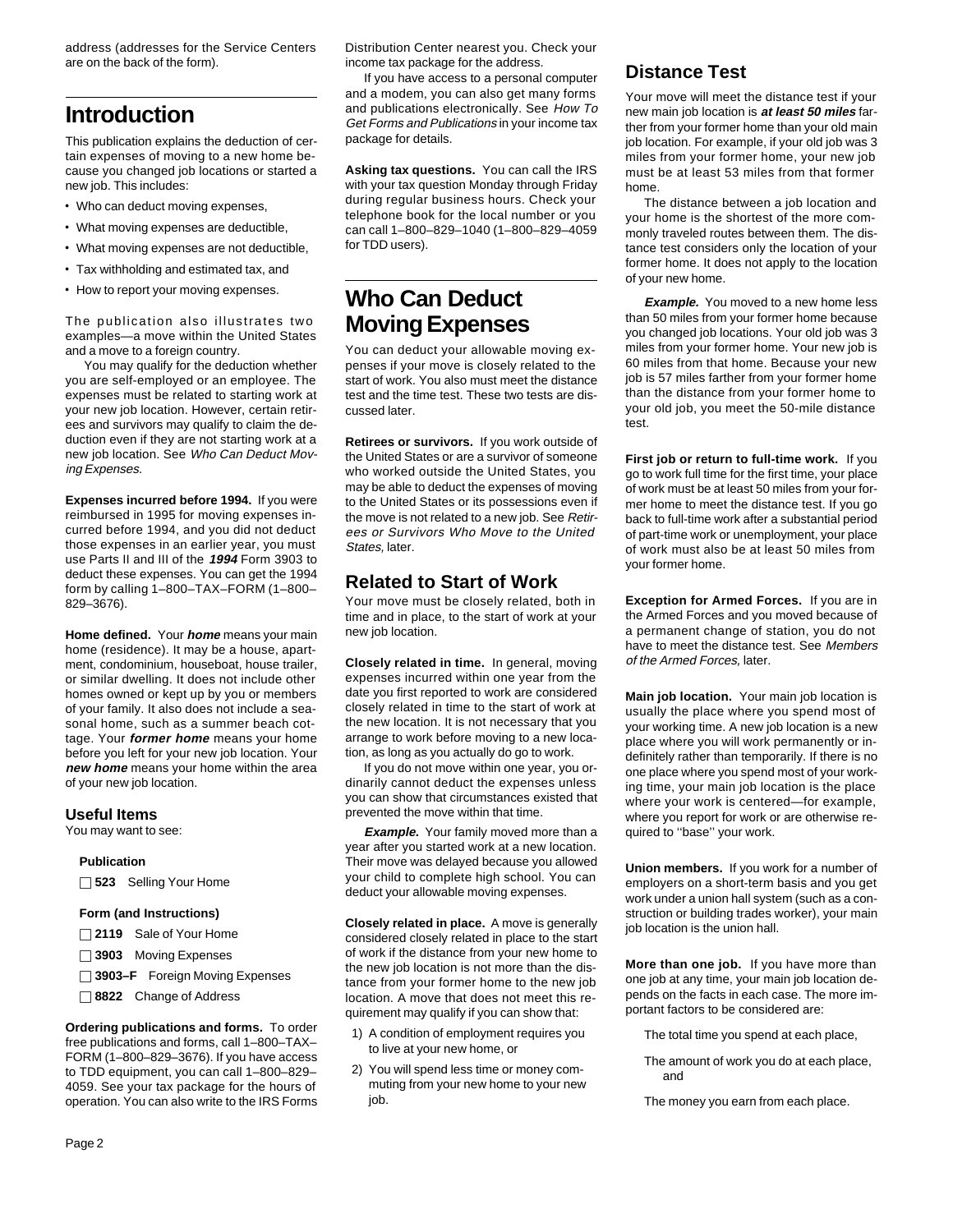

To deduct your moving expenses, you also<br>
To deduct your moving expenses, you also<br>
The test for self-employed persons. If you<br>
Time test for self-employed persons. If you<br>
Time test for self-employed persons. If you<br>
Tim

that period is less than 6 months. For exam- week. The new is arrived at the new job location, you will satisfy

**Time Test** 6 months is considered a full-time employee basis during any week you are temporarily ab-

during any week you are absent from work for vices full time during any week depends on during any week you are absent from work for vices full time during any week depends on has counted any count and count and count and leave or vacation that is provided for in your what is usual for your type of work in your area. [ull-time work you do as an employee or as a work contract or agreement.<br>Seasonal work. If your work is seasonal. and maintain office hours 4 days a week. You **f you are self-employed and become Seasonal work.** If your work is seasonal, and maintain office hours 4 days a week. You are considered to be working full time if it you are considered to be working full time dur- are considered to perform services full time if it **an employee** before satisfying the 78-week ing the off-season only if your work contract or is not unusual for other self-employed dentists test, but you work as an employee for at least agreement covers an off-season period and in the area to maintain office hours agreement covers an off-season period and in the area to maintain office hours 4 days a 39 weeks during the first 12 months after you

ple, a school teacher on a 12-month contract **Temporary absence from work.** You are the time test for employees. If you cannot sat-<br>who teaches on a full-time basis for more than considered to be self-employed on a full-ti considered to be self-employed on a full-time isfy that time test, you can use the time spent

natural disasters, or similar causes. You are<br>also considered to be a full-time employee **Full-time work.** Whether you perform ser-<br>during any week full time for some to wices full time during any week depends on first 12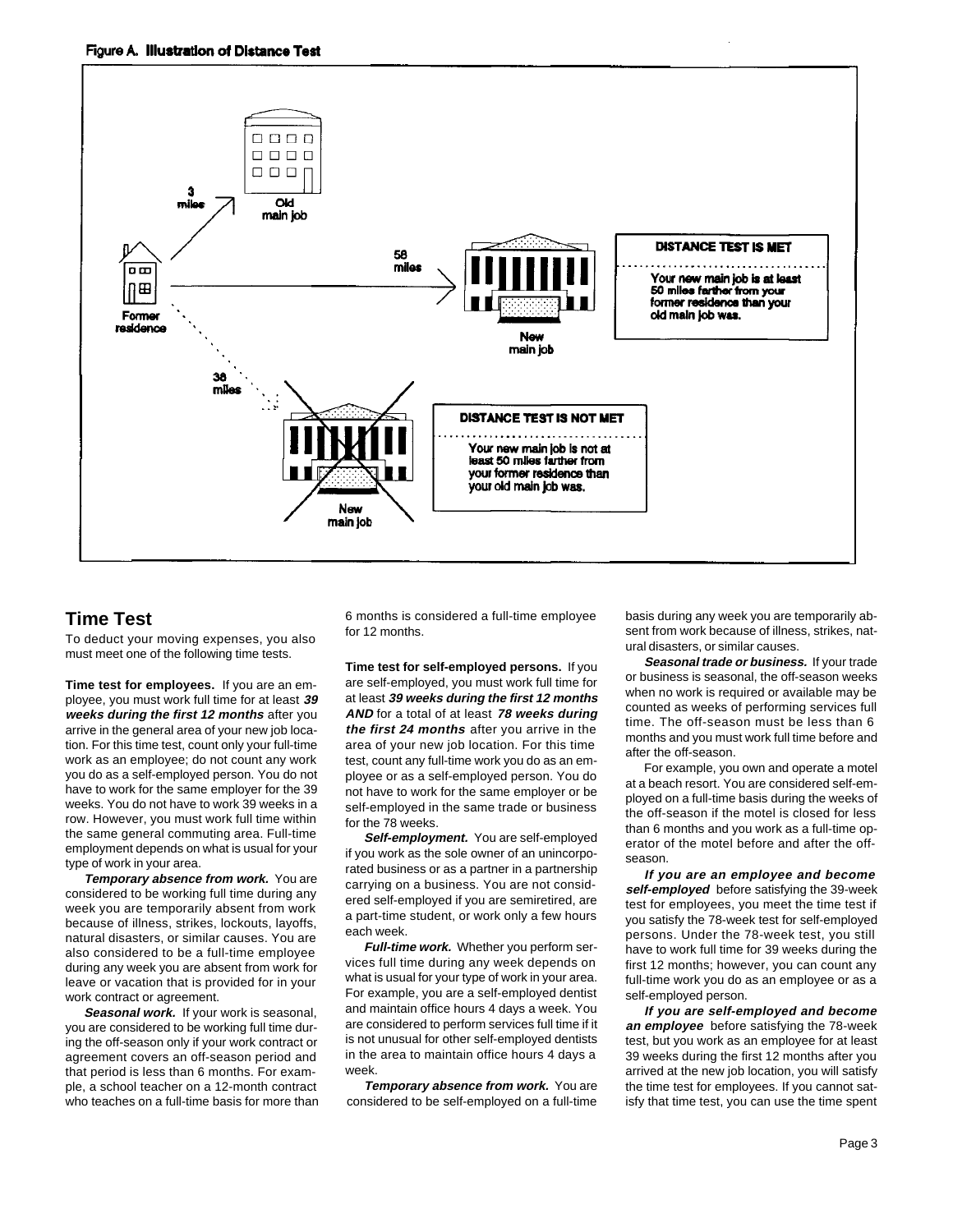



- 1 Military persons should see Members of the Armed Forces for special rules that apply to them.
- 2 Your move must be closely related to the start of work at your new job location. See Related to Start of Work.
- 3 If you deduct expenses and do not meet this test later, you must either file an amended tax return or report your moving expense deduction as other income. See Time test not yet met.
- If you became self-employed during the first twelve months, answer YES if your combined time as a full-time employee and self-employed person equals or will<br>equal at least 78 weeks in the first 24 months (including 39 week

test. Under the 78-week test, you still have to weeks your spouse worked with the weeks on your 1995 return, and you later meet the work full time for 39 weeks during the first 12 you worked to satisfy that test. The test, you can file an amended return for months; however, you can count any full-time<br>work you do as an employee or as a self-em-<br>Time test not yet met. You can deduct your Figures of Neu sative is in

work you do as an employee or as a self-employed **Time test not yet met.** You can deduct your **Example.** You arrive in the general area of moving expenses on your 1995 tax return your new job on September 15, 1995. You dev you must meet the 39-week test. 2) Amend your 1995 return.

return and both you and your spouse work full Use Form 1040X, Amended U.S. Individual have to meet time, either of you can satisfy the full-time Income Tax Return, to amend your return. time, either of you can satisfy the full-time

- 
- 2) Amend your 1995 return.

as a full-time employee to satisfy the 78-week work test. However, you cannot combine the If you do not deduct your moving expenses

- 
- 

**Joint return.** If you are married and file a joint **Exceptions to the time test.** You do not **Freturn** and both you and your spouse work full **Exceptions Exceptions to the time test.** You do not return and both you and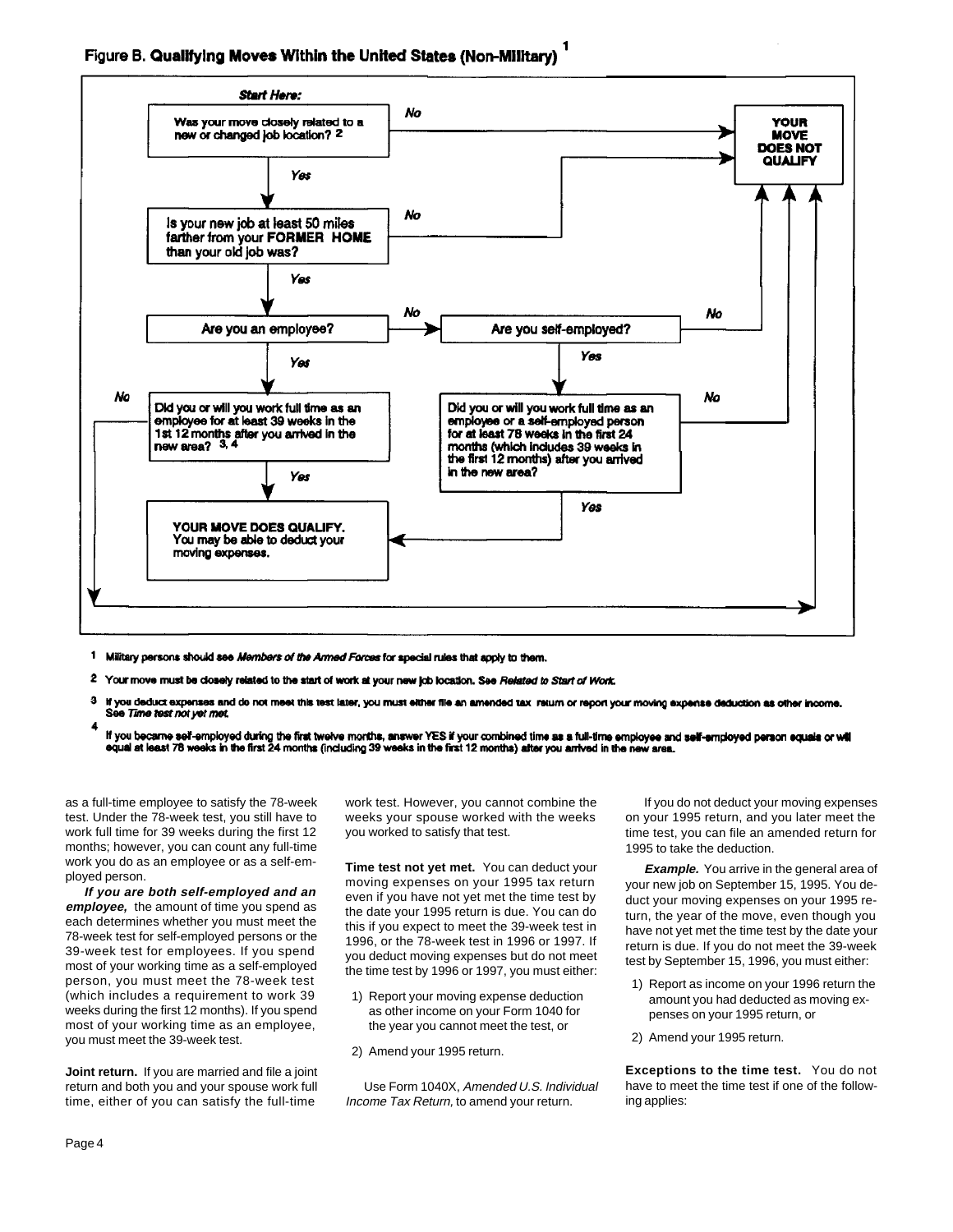- 
- 
- outside the United States—see Retirees ing steps: 3) Whether you receive retirement pay-<br>3) Organization of Survivors Who Move to the United 1999 of Albertain Albertain Currison of the ments from a pension or retirement fr
- 
- 5) You are transferred for your employer's government in connection with the move-<br>henefit or laid off for a reason other than Also, do not include any expenses for

active duty and you move because of a perma-<br>
nent change of station, you do not have to a complete line 8. If line 6 is more than line and personal effects to be moved to your<br>
nent change of station, you do not have to a meet the **distance and time tests,** discussed  $\frac{1}{7}$ , subtract line 7 from line 6 and enter the earlier. You can deduct your unreimbursed al-<br>
lowable moving expenses. This is your moving expense deduction If and on Form 1040, line 24.

- 
- 
- 3) A move from your last post of duty to your see the instructions for Form 3903–F. home or to a nearer point in the United **If the military moves you** and your **Deductible**<br>States. The move must occur within one spouse and dependents to or from different lo-

Formed Forces deserts, is imprisoned, or dies, you, your spouse, and your dependents to and a per-<br>
Armed Forces deserts, is imprisoned, or dies, you, your spouse from the separate locations.<br>
a permusiance of the solution **Do not deduct** any expenses for moving equipment or to the member's spouse's or services provided by the government. enlistment or to the member's, spouse's, or services provided by the government. 2) Traveling (including lodging) to your new dependent's home of record or to a nearer home. The same home home home.

and dependents to or from separate locations,<br>the moves are treated as a single move to your **States** the moves are treated as a single move to your

manent change of station. If the total reim-

the excess should be included in your wages your former main job location and your former

Forces, later, hess than your actual moving expenses, do not tired even though you later return to work. 2) You moved to the United States because include the reimbursements or allowances in Your intention to retire permanently will be de-<br>you retired—see Retirees or Survivors ceed your reimbursements. See Deductible the expe

main job location at the time of death was **bers of the Armed Forces.** Take the follow-<br>outside the United States—see Retirees ing steps:

- or Survivors Who Move to the United method ments from a pension or retirement fund,<br>States, later, and stual expenses. **Do not** reduce your ex- and tual expenses. **Do not** reduce your ex-4) Your job at the new location ends be-<br>cause of death or disability, or because of death or disability, or because of death or disability, or by ances you received from the full-time work. lowances you received from the full-time work.<br>government in connection with the move.
- government for the expenses in step 1. vices provided by the government. Also dent's former home outside the United State<br>do not include any portion of a dislocation That home must also have been your home.<br>A move begins when: also have been your home.<br>A move b allowance, a temporary lodging allow-If you are a member of the Armed Forces on ance, a temporary lodging expense, or a 1) You contract for your household goods<br>active duty and you move because of a perma-<br>nove-in housing allowance.
- 3) Complete line 8. If line 6 is more than line bome in the United States, but only if the <br>7. subtract line 7 from line 6 and enter the move is completed within a reasonable able moving expenses.<br>A permanent change of station includes:<br>A move from your home to the area of a series of the case of the case of the case of the case of the case of the case of the case of the case of the case of the 1) A move from your home to the area of zero on line 8 (you have no moving ex-<br>your first post of duty when you begin ac- pense deduction). Subtract line 6 from your first post of duty when you begin ac-<br>tive duty,<br>2) A move from one permanent post of duty<br>2) A move from one permanent post of duty<br>2) A move from one permanent post of duty<br>2) A move from one permanent post of duty

to another, or **Form 3903–F.** To complete Form 3903–F,

spouse and dependents to or from different lo-States. The move must occur within one spouse and dependents to or nominaliterem, to-<br>year of ending your active duty or within cations, treat these moves as a single move. **Moving Expenses**<br>the period allowed under the Jo the period allowed under the Joint Travel Unless they exceed actual expenses, do not If you meet the requirements discussed ear-<br>Regulations. Include in income reimbursements, allier, you can deduct the reasonable expenses **Spouse and dependents.** If a member of the services provided by the government to move

# point in the United States. **Retirees or Survivors**

**Services or reimbursements provided by** States or to a possession of the United States. **government.** Do not include in income the You do not have to meet the **time test,** dis- cost of traveling from your former home to

the government in connection with the move for a move to a new home in the United States tional expenses for your side trips are not de-<br>are more than your actual moving expenses, when you permanently retire. However, both are more than your actual moving expenses, when you permanently retire. However, both on Form W–2. However, the excess portion of home must have been outside the United **Travel by car.** If you use your car to take a dislocation allowance, a temporary lodging States. States States States and States of your household, or your

allowance, a temporary lodging expense, or a **Permanently retired.** You are considered things to your new home, you can figure your move-in housing allowance is not included in permanently retired when you cease gainful expenses by deducting either:

1) You are in the Armed Forces and you income. Do not attach Form 3903 or Form full-time employment or self-employment. If at moved because of a permanent change 3903–F to your Form 1040. The time you retire, you intend your retirement of station—see Members of the Armed If your reimbursements or allowances are to be permanent, you will be considered re-

- 
- 3) You are the survivor of a person whose *Moving Expenses*, later.<br>3) You are the survivor of a person whose **How to complete Form 3903 for mem-** 2) The customary retirement age for people main job location at the time of
	-
	-

benefit or laid off for a reason other than Also, do not include any expenses for **Survivors.** You can deduct moving expenses willful misconduct. For this exception, you moving services provided by the for a move to a home in the United States if<br>must have obtained full time employment government. must have obtained full-time employment, government. government by a govern we must have expected to meet the  $\sim$  2) Forter on line 7 the total reimbursements son whose main job location at the time of and you must have expected to meet the 2) Enter on line 7 the total reimbursements son whose main job location at the time of<br>test at the time you started the job and allowances you received from the death was outside the test at the time you started the job. and allowances you received from the death was outside the United States. The<br>covernment for the expenses in step 1 move must begin within 6 months after the de-Do not include the value of moving ser-<br>vices provided by the government Also dent's former home outside the United States.

- 
- 
- 

- 
- 

**IF The military moves you cannot deduct any part of these** However, you cannot deduct any part of these expenses that is for meals.

new main job location. You may be able to deduct your allowable **Reasonable expenses.** You can deduct only moving expenses if you move to the United those expenses that are reasonable for the States or to a possession of the United States. circumstances of your move. For example, the value of moving and storage services provided cussed earlier, but you must meet the require- your new one should be by the shortest, most by the government in connection with a per-<br>ments discussed below.<br>manent change of station. If the total reim-<br>manent change of station. If the total reimbursements or allowances you receive from **Retirees.** You can deduct moving expenses you make side trips for sightseeing, the addi-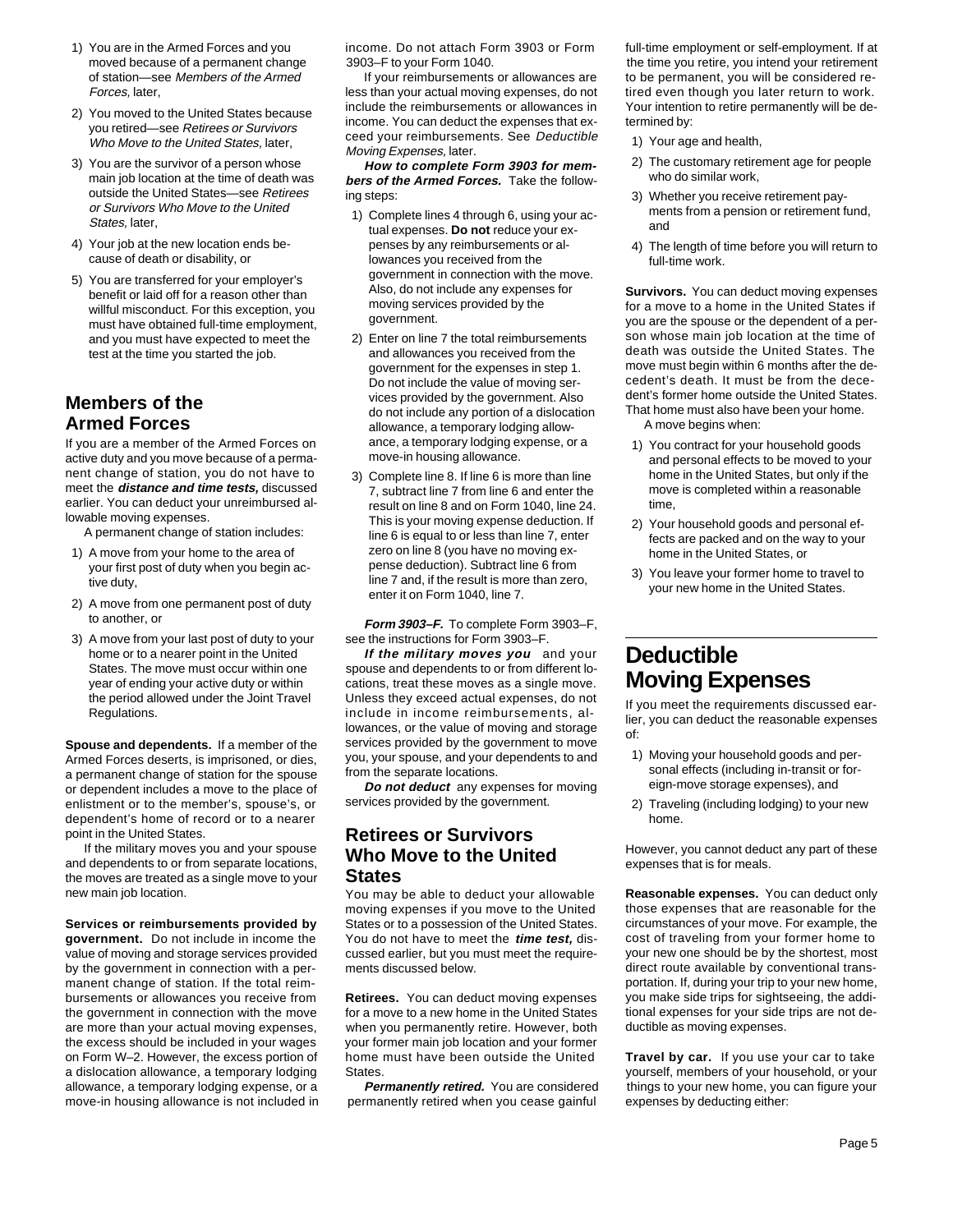**the United States**<br>
If you meet the requirements under *Who Can*<br>
Deduct Moving Expenses, earlier, you can de-<br>
duct allowable expenses for a move to the<br>
To deduct allowable expenses for a move<br>
To deduct allowable expen

Form 3903. Use Form 3903 to deduct your<br>moving expenses if you moved within or to the **Form 3903–F.** Use Form 3903–F if you **charging the purchase price of your new** United States or one of its possessions. An ex- moved outside the United States or its pos-<br>Ample of a filled-in Form 3903 is shown later sessions. A filled-in Form 3903–F is shown

You can deduct the cost of packing, crating, can deduct, see the discussion Moves Within<br>and transporting your bousehold goods and cor to the United States, earlier. The following and transporting your household goods and or to the United States, earlier. The following • Refitting carpets and draperies, and personal effects and those of the members of discussion gives additional information on ex-<br>e personal effects and those of the members of discussion gives additional information on ex-<br>your household from your former home to your penses that you can deduct on Form 3903–F.<br>new home. If you use your own car to move

duction is limited to the amount it would have **Moving expenses allocable to excluded** cost to move them from your former home. **foreign income.** If you live and work outside

North Carolina and has been working there for from income part of the income you earn in the **and Estimated Tax** the last 4 years. Because of the small size of foreign country. You may also be able to claim his apartment, he stored some of his furniture a foreign housing exclusion or deduction. If Your employer must withhold income tax, soin Georgia with his parents. Paul got a job in you claim the foreign earned income or foreign cial security tax, and Medicare tax from reim-Washington, DC. It cost him \$300 to move his housing exclusions, you cannot deduct the bursements and allowances paid to you that

1) Your **actual expenses,** such as gas and furniture from North Carolina to Washington part of your allowable moving expenses allooil for your car, if you keep an accurate re- and \$1,100 to move his furniture from Georgia cable to the excluded income.

**Member of your household.** You can deduct<br>moving expenses you pay for yourself and<br>members of your household. A member of members of your household while traveling<br>your household is anyone who has both your<br>your household Nondeductible<br>
Solution of move. There are different rules<br>
Location of move. There are different rules<br>
Solution of move. There are different rules<br>
Location of move. There are different rules<br>
There are different rules<br> **Moves Within or to by car, see Travel by car, earlier. According to the Meal expenses**,

United States or its possessions. Your move<br>may be from one United States location to an-<br>other or from a foreign country to the United outside the United States or its possessions.<br>other or from a foreign country to the U other or from a foreign country to the United outside the United States or its possessions.<br>States. You must meet the requirements under Who You must meet the requirements under Who

moving expenses if you moved within or to the **Form 3903–F.** Use Form 3903–F if you **Any part of the purchase price of the purchase price of the purchase price of the purchase price of the purchase price of the purchase pr** 

ample of a filled-in Form 3903 is shown later.<br> **A** Real estate taxes, later.<br> **Household goods and personal effects.** For an explanation of expenses that you<br>
You can deduct the cost of packing crating can deduct, see the

**Example.** Paul Brown is a resident of the United States, you may be able to exclude **Tax Withholding**

cord of each expense, or to Washington. If Paul shipped his furniture in Publication 54, Tax Guide for U.S. Citizens Georgia from North Carolina (his former and Resident Aliens Abroad, discusses the 2) **9 cents a mile.** home), it would have cost \$600. He can de- foreign earned income exclusion, the foreign Vou can deduct parking fees and tolls you pay<br>in moving. You cannot deduct any part of gen-<br>eral repairs, general maintenance, insurance,<br>or depreciation for your car.<br>or depreciation for your car.<br>or depreciation for your

- 
- 
- 
- 
- 
- 
- 
- 
- 
- Can Deduct Moving Expenses, earlier.<br>Can Deduct Moving Expenses, earlier.<br>clubs.
	-
	-
	-
	-
	-
	-

your things, see Travel by car, earlier. You can<br>
include the cost of storing an insuring house or should goods and personal effects within **any**<br>
fects to and from storage. You can also de-<br>
hold goods and personal effect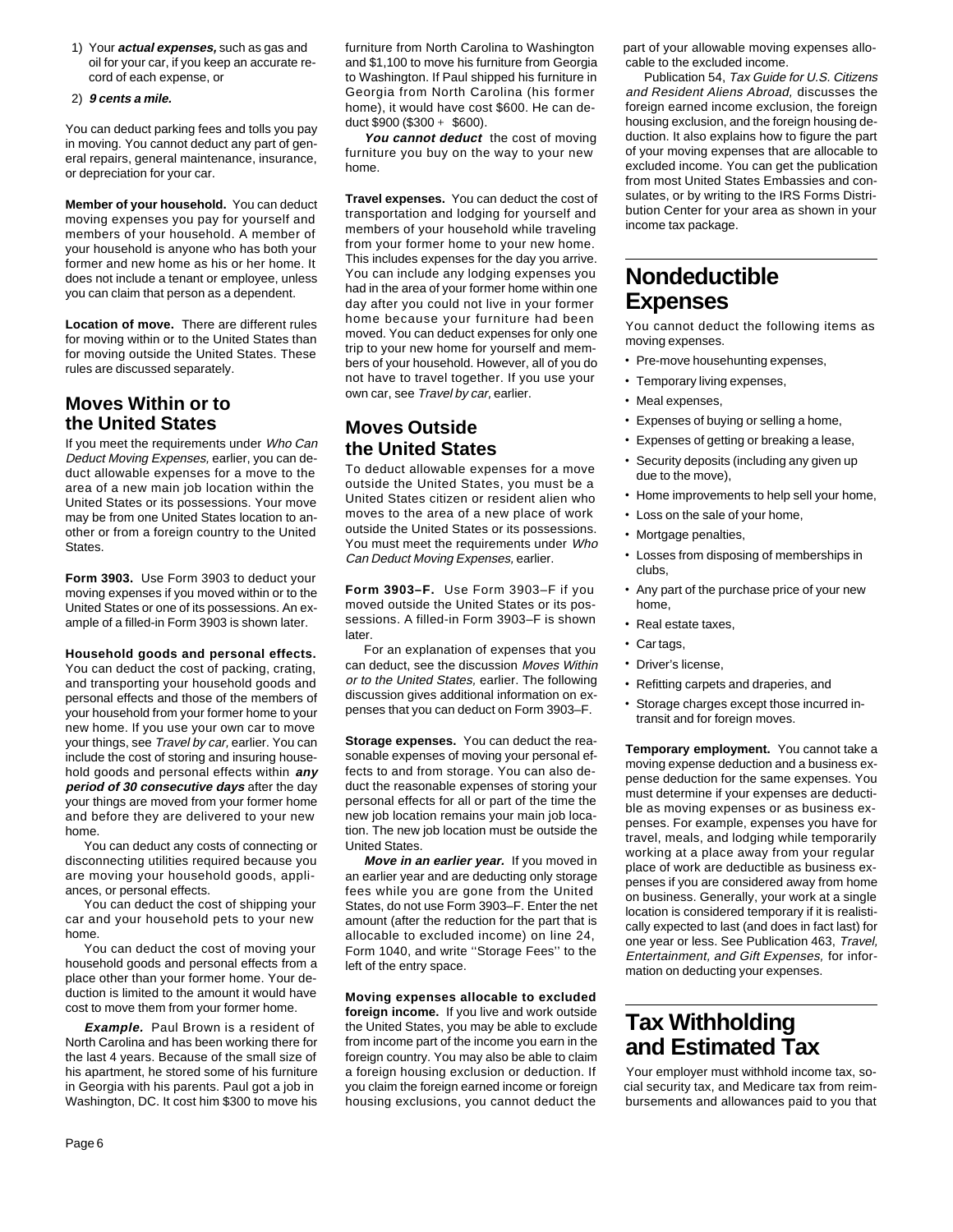are included in your income (see Reimburse-<br> **Medicare tax) to be withheld.** Your em15, *Circular E, Employer's Tax Guide,* for infor-**Medicare tax) to be withheld.** Your em15, *Circular E, Employer's Tax Guide,* for

Your employer should not include in your lowances paid to you that are included in your **Accountable plans.** To be an accountable wages reimbursements under an accountable income as wages (see Reimbursements in- plan, your employer's reimbursement arrangeplan (explained later) for moving expenses cluded in income, earlier). In 1995, your em- ment must require you to meet all three of the that you: ployer must withhold these taxes until the re- following rules:

- 
- 

pense deduction for these reimbursed ex-<br>penses (see Reimbursements under How To **How To Report** amount you are paid or allowed that is more<br>Report, later). **How To Report** amount you are paid or allowed that is more

you receive reimbursement this year for mov-<br>
port your moving expenses and any reim- Returning excess reimbursements, later, for ing expenses deducted in an earlier year, and bursements or allowances you received for information on how to handle these excess the reimbursement is not included as wages in your move.<br>
box 1 of your Form W-2, you must include the **the sect of the set of the set of the set of the set of the set of the set of the set of the set of the set of the set** box 1 of your Form W-2, you must include the amount of the reimbursement on line 21 of **Form 3903.** Use Form 3903 to report your **rules.** If for all reimbursements you meet the your Form 1040. Your employer should show moving expenses if your move was within or to three rules for an accountable plan, your em-<br>the amount of your reimbursement in box 13 of the United States or its possessions. the amount of your reimbursement in box 13 of the United States or its possessions.<br>your Form W-2.

**Reimbursements included in income.** Your<br>
employer must include in your income. Your<br>
employer must include in your income any re-<br>
imbursements made (or treated as made)<br>
imbursements made (or treated as made)<br>
imburseme under a nonaccountable plan, even if they are<br>
for deductive moving expenses. See Reim<br>
bursements under How To Report, later. You sold your home at<br>
persencents where the deduct. Deduct your moving ex-<br>
employer must also imbursement amounts that exceed your de-<br>ductible expenses and that you do not return ceive a reimbursement (includes advances line 7 of Form 3903.<br>to your employer. and allowances) for any of your moving ex-<br>**Finaloyee do** 

to your employer.<br> **Reimbursement for deductible and nonde-**<br> **Reimbursement for deductible and nonde-**<br> **Reimbursement for deductible and nonde-**<br> **Reimbursement for deductible and nonde-**<br> **COM**<br> **COM**<br> **COM**<br> **COM**<br> **CO** 

treated as having been reimbursed under a<br>A**mount of income tax withheld.** If the reim-**Employers.** If you are an employer and you<br>bursements or allowances you receive are emendurse employee moving expenses, how **Reasonabl** on whether or not the reimbursements and al-<br>lowances are combined with your regular more information, see Publication 535, Busi-<br>time you have an expense, wages, and on any information you have given ness Expenses. 20 million 10 million 2) Adequately account for your expenses

ployer must withhold social security tax and mation on employee compensation. **Reimbursements excluded from income.** Medicare tax from reimbursements and al-1) Could deduct if you had paid or incurred imbursements or allowances plus your regular<br>them, and wages reach a combined maximum of them, and them, and them, and the structure of the structure of the<br>2) Did not deduct in

These reimbursements are fringe benefits exception of Form W-2.<br>
Extimated tax. If you must make estimated the moving tax payments, you need to take into account<br>
expense reimbursements. Your employer<br>
should report these cation 505. period of time. **Note.** You **cannot** claim a moving ex-

taxable, the amount of income tax your em-<br>ployer will withhold depends on several fac-<br>tors. It depends in part on whether or not in-<br>come tax is withheld from your regular wages, ments treated as paid under an accountabl

to your employer on Form W-4, *Employee's* Reimbursements treated as paid under within 60 days after they were paid or in-Withholding Allowance Certificate. The nonaccountable plans, as explained later, are curred, and

Medicare tax) to be withheld. Your em-<br>
15, Circular E, Employer's Tax Guide, for infor-

- 
- 
- 

**Expenses deducted in earlier year.** If The following discussions explain how to re- quately accounted for to your employer. See

of allowable expenses in your income in box 1

nold income tax, social security tax, and Medi-<br>records your employer requires. expenses are countable plan. The remaining expenses are

- 
-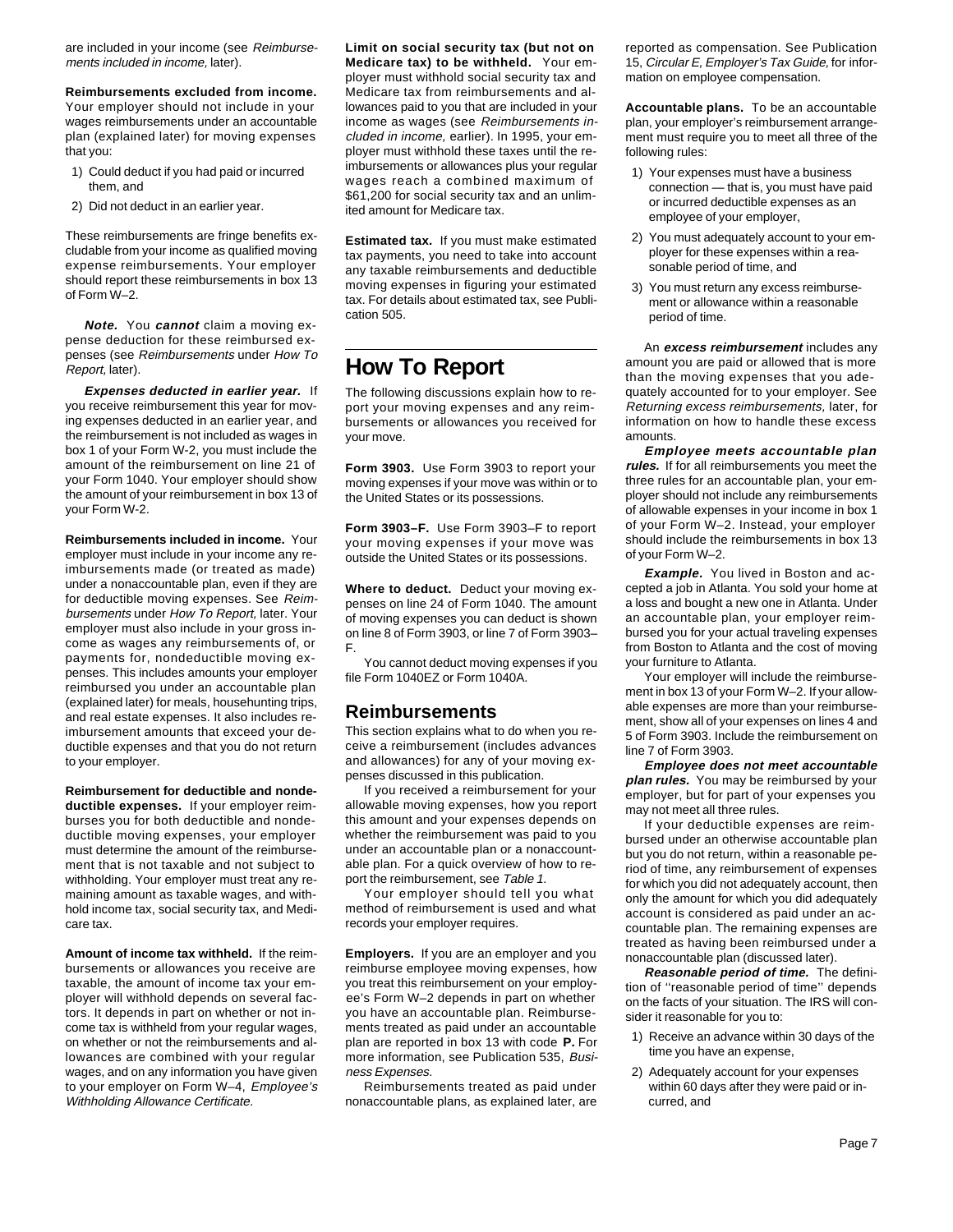### Table 1. **Reporting Employee Moving Expenses and Reimbursements In addition, the following payments will be**

| <b>Type of Reimbursement</b><br>Arrangement                                                                | <b>Employer Reports on</b><br>Form W-2                                                                                                                                                  | <b>Employee Shows on Form</b><br>3903 or 3903-F                                                                                                                                                                                  | plan:<br>1) Excess reimbursements you fail to return                                                                                                                                                                                                                                                                                                |  |
|------------------------------------------------------------------------------------------------------------|-----------------------------------------------------------------------------------------------------------------------------------------------------------------------------------------|----------------------------------------------------------------------------------------------------------------------------------------------------------------------------------------------------------------------------------|-----------------------------------------------------------------------------------------------------------------------------------------------------------------------------------------------------------------------------------------------------------------------------------------------------------------------------------------------------|--|
| <b>Accountable</b>                                                                                         |                                                                                                                                                                                         |                                                                                                                                                                                                                                  | to your employer, and                                                                                                                                                                                                                                                                                                                               |  |
| Actual allowable expense re-<br>imbursement                                                                | Reimbursement reported<br>only in box 13-it is not re-<br>ported in box 1                                                                                                               | All allowable expenses and<br>reimbursements if excess ex-<br>penses are claimed. <sup>1</sup> Other-<br>wise, form is not filed.                                                                                                | 2) Reimbursements of nondeductible ex-<br>penses. See Reimbursement of nonde-<br>ductible expenses, earlier.                                                                                                                                                                                                                                        |  |
| Adequate accounting and ex-<br>cess returned                                                               |                                                                                                                                                                                         |                                                                                                                                                                                                                                  | An arrangement that repays you for moving<br>expenses by reducing your wages, salary, or<br>other compensation will be treated as a                                                                                                                                                                                                                 |  |
| Actual allowable expense re-<br>imbursement<br>Adequate accounting and re-<br>turn of excess both required | Excess reported as wages in<br>box 1. <sup>1</sup> Amount adequately<br>accounted for is reported<br>only in box 13-it is not re-<br>ported in box 1.                                   | All allowable expenses (and<br>reimbursements reported<br>on Form W-2, box 13) if ex-<br>penses in excess of the reim-<br>bursement reported in box<br>13 of Form W-2 are claimed. <sup>1</sup><br>Otherwise, form is not filed. | nonaccountable plan. This is because you are<br>entitled to receive the full amount of your com-<br>pensation regardless of whether you incurred<br>any moving expenses.<br>If you are not sure if the reimbursement ar-<br>rangement is an accountable or nonaccount-<br>able plan, see your employer.<br>Your employer will combine the amount of |  |
| but excess not returned.                                                                                   |                                                                                                                                                                                         |                                                                                                                                                                                                                                  | any reimbursement paid to you under a nonac-                                                                                                                                                                                                                                                                                                        |  |
| Actual allowable expense re-<br>imbursement with mileage al-<br>lowance (up to standard<br>mileage rate)   | Reimbursment reported only<br>in box 13-it is not reported<br>in box 1                                                                                                                  | All allowable expenses and<br>reimbursements if excess ex-<br>penses are claimed. <sup>1</sup> Other-<br>wise, form is not filed.                                                                                                | countable plan with your wages, salary, or<br>other compensation. Your employer will report<br>the total in box 1 of your Form W-2.<br><b>Example.</b> To get you to work in another                                                                                                                                                                |  |
| Adequate accounting and ex-<br>cess returned                                                               |                                                                                                                                                                                         |                                                                                                                                                                                                                                  | city, your new employer reimburses you under<br>an accountable plan for the \$7,500 loss on the<br>sale of your home. Since this is a reimburse-                                                                                                                                                                                                    |  |
| Actual allowable expense re-<br>imbursement with mileage al-<br>lowance (exceeds standard<br>mileage rate) | Excess reported as wages in<br>box 1. <sup>1</sup> Amount up to the<br>standard mileage rate and<br>other reimbursement is re-<br>ported only in box 13-it is<br>not reported in box 1. | All allowable expenses (and<br>reimbursements reported<br>on Form W-2, box 13) if ex-<br>penses in excess of the reim-<br>bursement reported in box<br>13 of Form W-2 are claimed.<br>Otherwise, form is not filed.              | ment of a nondeductible expense, it is treated<br>as being paid under a nonaccountable plan<br>and must be included as compensation on<br>your Form W-2.<br>Part of reimbursement paid under ac-<br>countable plan. If your deductible expenses                                                                                                     |  |
| Adequate accounting up to<br>the federal rate only and ex-<br>cess not returned                            |                                                                                                                                                                                         |                                                                                                                                                                                                                                  | are reimbursed under an otherwise accounta-<br>ble plan but you do not return, within a reason-<br>able period of time, any reimbursement for                                                                                                                                                                                                       |  |
| <b>Nonaccountable</b>                                                                                      |                                                                                                                                                                                         |                                                                                                                                                                                                                                  | which you do not adequately account, only the                                                                                                                                                                                                                                                                                                       |  |
| Either adequate accounting<br>or return of excess, or both<br>not required by plan                         | Entire amount is reported as<br>wages in box 1.                                                                                                                                         | All allowable expenses <sup>1</sup>                                                                                                                                                                                              | amount for which you do not adequately ac-<br>count is considered as paid under a nonac-<br>countable plan. The remainder is treated as<br>having been paid under an accountable plan                                                                                                                                                               |  |
| No reimbursement                                                                                           | Normal reporting of wages,<br>etc.                                                                                                                                                      | All allowable expenses <sup>1</sup>                                                                                                                                                                                              | (as discussed earlier).                                                                                                                                                                                                                                                                                                                             |  |

— Completing Form 3903. Complete lines 1<br><sup>1</sup> Any allowable moving expense is carried to line 24 of Form 1040 and deducted as an adjustment to gross 3 to see whether you meet the distance test. If<br>income. so, complete lines

ceived for the nondeductible expenses are

If you are given a periodic statement (at **Returning excess reimbursements.** excluded amount should be identified with least quarterly) that asks you to either return or Under an accountable plan, you must be re- code **P** quired to return any excess reimbursement for If line 6 is more than line 7, subtract line 7 and you comply within 120 days of the state-<br>ment, the IRS will consider the amount ade-<br>the reimbursement. Excess reimbursement on Form 1040, line 24. This is your moving exment, the IRS will consider the amount ade-<br>quately accounted for or returned within a rea- includes any amount for which you did not ad- pense deduction. If line 6 is equal to or less quately accounted for or returned within a rea- includes any amount for which you did not ad- pense deduction. If line 6 is equal to or less<br>sonable period of time. Sequely account within a reasonable period in than line 7 able period of time.<br>**Reimbursement of nondeductible ex-** equately account within a reasonable period than line 7, enter zero on line 8 (you have not all than **Reimbursement of nondeductible ex-** equation of time. For exam **Reimbursement of nondeductible ex-** of time. For example, if you received an ad- moving expense deduction). Subtract line 6<br>**penses.** You may be reimbursed by your em-<br>yance and you did not spend all the money on from lin **penses.** You may be reimbursed by your em-<br>ployer for moving expenses, some of which deductible moving expenses or you do not include it on Form 1040, line 7. ployer for moving expenses, some of which deductible moving expenses, or you do not include it on Form 1040, line 7.<br>are deductible expenses and some of which have proof of all your expenses you have an **Form 3903–F.** To c are deductible expenses and some of which thave proof of all your expenses, you have an **Form 3903–F.** To complete have not deductible. The reimbursements re-<br>are not deductible. The reimbursements re-

**Adequate accounting.** You adequately **Nonaccountable plans.** A **nonaccountable** itemized list of reimbursements, payments, or account by giving your employer documentary **plan** is a reimbursement arrangement that allowances that have been paid to you for evidence of your moving expenses, along with does not meet the three rules listed earlier moving expenses. Form 4782, Employee a statement of expense, an account book, a under Accountable plans. Moving Expense Information, shown later,

treated as being paid under a nonaccountable

- 1) Excess reimbursements you fail to return
- 

penses (except, if you use your own car, you 3) Return any excess reimbursement within diary, or a similar record in which you entered<br>120 days after the expense was paid or each expense at or near the time you had it.<br>Incurred. Documentary evidence includes receipts

treated as paid under a nonaccountable plan. **Form 4782.** Your employer must give you an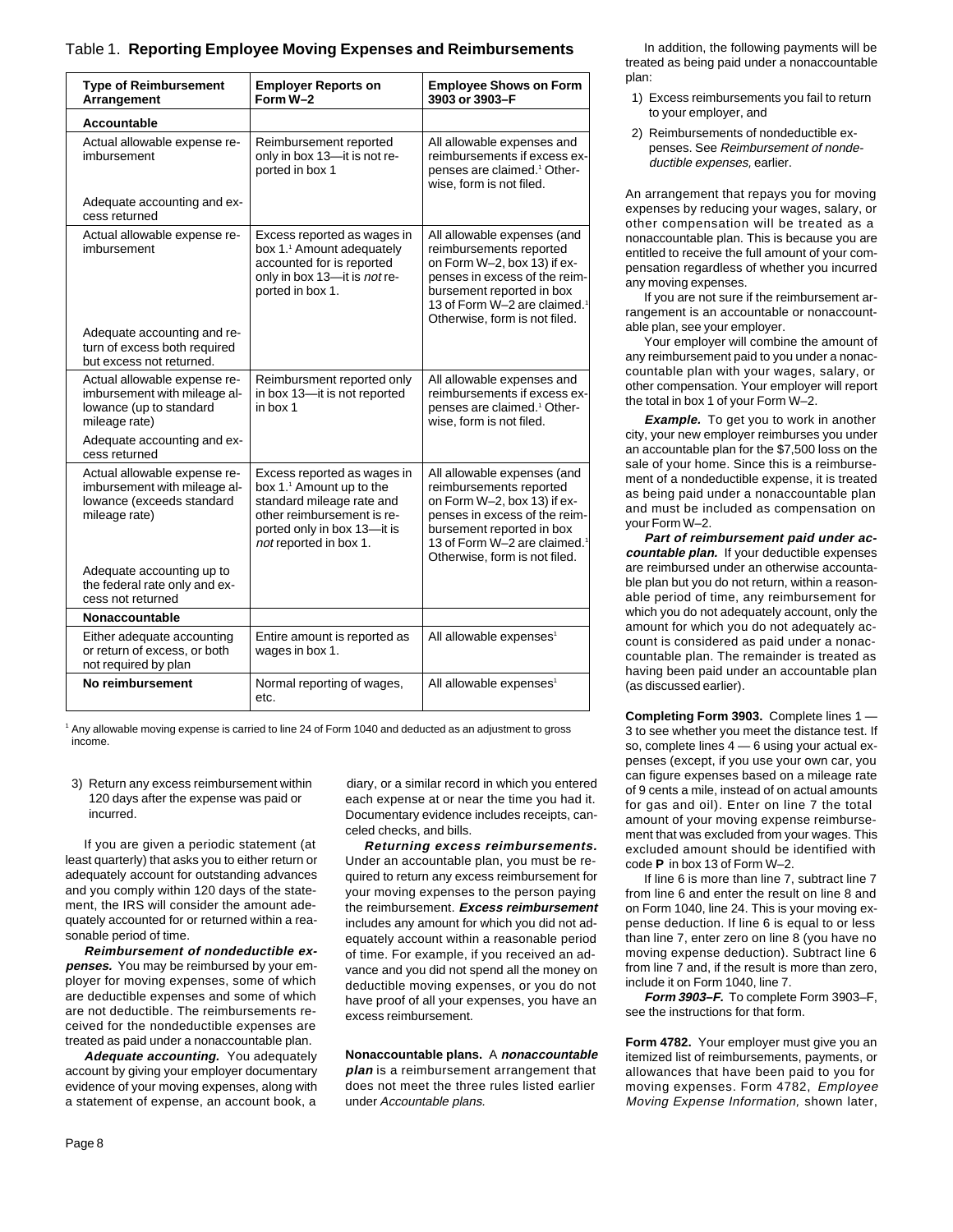may be used for this purpose. This form shows **Note.** You cannot deduct any moving ex- The employer included this reimbursement the amount of any reimbursement, payment, penses for which you received a reimburse- on Tom's Form W–2 for 1995. The reimburseor allowance made to you or to a third party for ment that was excluded from your income. ment of deductible expenses, \$7,178 for mov-<br>your benefit. It also shows the value of any (Reimbursements excluded from, or included your benefit. It also shows the value of any (Reimbursements excluded from, or included ing household goods and travel to San Diego, services provided in kind to you. Your em- in, income are discussed under Tax Withhold- was included in box 13 of Form W–2. His employer must provide a separate form or state- ing and Estimated Tax, earlier.) ployer identified this amount with code **P.** ment for each move for which you were reimbursed. **\$3,399 reimbursed.**  $$3,399$  reimbursement of nondeductible ex-

payment you received under the Uniform Re-<br>location Assistance and Real Property Acqui-<br>owned his home in Detroit where he worked.

ployer transferred you to another city in the<br>
United States, where you still work. You are<br>
single and were not reimbursed for your mov-<br>
single and were not reimbursed for your mov-<br>
single and were not reimbursed for yo

- 
- 

choose to deduct moving expenses in the year their washington home for more than they you received reimbursement by taking the de- Tom's employer gave him Form 4782 to paid for it. Mary and the children stayed in the duction on your return, or amended return, for show him a breakdown of the amount of reim-<br>bursement. This form is shown later. wear. Mark flew to London on March 19 and that year. bursement. This form is shown later. year. Mark flew to London on March 19 and

location Assistance and Real Property Acqui-<br>sition Policies Act of 1970. These payments will be amployer told him on February 8, 1995. Form W-2 for his moving reimbursement. sition Policies Act of 1970. These payments<br>are made to persons displaced from their<br>homes, businesses, or farms by federal to the would be transferred to San Diego as<br>projects.<br>Diego on March 1 to look for a new home. She put down \$25,000 on a house being built and<br>Item **To Deduct Expenses** came back to Detroit on March 4. The Smiths<br>Sold their Detroit home for \$1.500 less than Figure 19 20 20 20 20 20 20 20 20 20 20 20 20 378<br>If you were not reimbursed, deduct your allow-<br>able moving expenses in the year you had<br>them or paid them.<br>3. The family drove to San Diego where they<br>3. The family drove t **Example.** In December 1995, your em-<br>**Example.** In December 1995, your em-<br>ployer transferred you to another city in the They stayed in a nearby motel until the house

| the new city. You can deduct these additional                                                                                                                                                                                                                | 1) Peggy's pre-move househunting trip:                                                                                                                                     | 31,200, 011 III IE 24, FOIIII 1040.                                                                                                                                                                                             |
|--------------------------------------------------------------------------------------------------------------------------------------------------------------------------------------------------------------------------------------------------------------|----------------------------------------------------------------------------------------------------------------------------------------------------------------------------|---------------------------------------------------------------------------------------------------------------------------------------------------------------------------------------------------------------------------------|
| expenses in 1996.<br>Reimbursed expenses. If you are reim-                                                                                                                                                                                                   | Travel and lodging $\dots\dots\dots$ \$ 449<br>Meals<br>\$<br>524<br>75                                                                                                    | Nondeductible expenses. Of the \$42,952<br>moving expenses that Tom incurred, the fol-<br>lowing items cannot be deducted:                                                                                                      |
| bursed for your expenses, you can also deduct<br>your allowable expenses in the year you had                                                                                                                                                                 | 2) Down payment on San Diego home<br>25,000                                                                                                                                | • Item 1, pre-move househunting expenses.                                                                                                                                                                                       |
| them or paid them. If you use the cash method<br>of accounting, you can choose to deduct the<br>expenses in the year you are reimbursed even<br>though you paid the expenses in a different<br>year. See Choosing when to deduct, later.                     | 3) Real estate commission paid on sale<br>3,500<br>of Detroit home<br>4) Loss on sale of Detroit home (not<br>including real estate commission)<br>1,500                   | • Item 2, the down payment on the San Diego<br>home. If any part of it were for payment of<br>deductible taxes or interest on the mortgage<br>on the house, that part would be deductible<br>as an itemized deduction.          |
| If you are reimbursed for your expenses in<br>a later year than you paid the expenses, you<br>may want to delay taking the deduction until<br>the year you receive the reimbursement. If you<br>do not choose to delay your deduction until the              | 5) Amount paid for moving personal<br>effects (furniture, other household<br>8,000<br>goods, etc.)<br>6) Expenses of driving to San Diego:<br>Mileage (Start 14,278; End   | • Item 3, the real estate commission paid on<br>the sale of the Detroit home. The commis-<br>sion is used to figure the gain or loss on the<br>sale.                                                                            |
| year you are reimbursed, you must include the<br>reimbursement in your income, even if you are<br>reimbursed under an accountable plan. See<br>the discussion of Reimbursements excluded<br>from income, earlier under Tax Withholding<br>and Estimated Tax. | 16,478) 2,200 miles at 9<br>cents a mile  \$ 198<br>Lodging $\dots\dots\dots\dots\dots\dots\dots$<br>180<br>Meals<br>698<br>320<br>7) Cost of temporary living expenses in | • Item 4, the loss on the sale of the Detroit<br>home. The Smiths cannot deduct it even<br>though Tom's employer reimbursed him for<br>• Item 6, the meals expense while driving to<br>San Diego. (However, the lodging and car |
| <b>Choosing when to deduct.</b> If you use the<br>cash method of accounting, which is used by<br>most individuals, you can choose to deduct<br>moving expenses in the year your employer<br>reimburses you if:                                               | San Diego:<br>Motel rooms  \$1,450<br>3,730<br><b>Total \$42,952</b>                                                                                                       | expenses are deductible.)<br>• Item 7, temporary living expenses.                                                                                                                                                               |
| 1) You naid the expenses in a vear hefore                                                                                                                                                                                                                    | $T_{\alpha\alpha}$ was reimburged $R_{\alpha}$ $T_{\alpha}$ under an an                                                                                                    | Maving to a Earoian                                                                                                                                                                                                             |

| 1) You paid the expenses in a year before<br>the year of reimbursement, or                                                                                                                     | Tom was reimbursed \$10,577 under an ac-<br>countable plan as follows:                                                                                          | <b>Moving to a Foreign</b>                                                                                                                                                                                                                                                |
|------------------------------------------------------------------------------------------------------------------------------------------------------------------------------------------------|-----------------------------------------------------------------------------------------------------------------------------------------------------------------|---------------------------------------------------------------------------------------------------------------------------------------------------------------------------------------------------------------------------------------------------------------------------|
| 2) You paid the expenses in the year imme-<br>diately after the year of reimbursement<br>but by the due date, including extensions,<br>for filing your return for the reimburse-<br>ment year. | Moving personal effects  \$ 6,800<br>Travel (and lodging) to San Diego<br>Travel (and lodging) for househunting trip<br>Lodging for temporary quarters<br>1,450 | <b>Country</b><br>Mark Green is married and has two children.<br>378<br>He and his wife, Mary, owned their home in the<br>449<br>Washington, DC, area where he worked. He<br>was told by his employer on January 19, 1995,<br>that he would be transferred to London, En- |
| <b>How to make the choice.</b> You can                                                                                                                                                         |                                                                                                                                                                 | gland, as of March 20, 1995. The Greens sold                                                                                                                                                                                                                              |

penses, in box 1 of Form W–2 with Tom's **Uniform Relocation Assistance and Real Moving Within the** other wages. He must include this amount on **Property Acquisition Policies Act of 1970. United States** and the 7 of Form 1040. The employer withholds by the employer withholds by the employer withholds by the employer withholds by the employer withholds by the S3, Do not include in income any moving expense **UNITED STATES** taxes from the \$3,399, as discussed under<br>
payment you received under the Uniform Re-<br>
Tem Smith is maxial and has true children. Its Mondeductible expenses, late

| Item 5, moving personal effects  \$ 8,000  |  |
|--------------------------------------------|--|
| Item 6, driving to San Diego (\$198 $+$    |  |
| Total deductible moving expenses  \$ 8,378 |  |
| Minus: Reimbursement included in box 13    |  |
| Deduction for moving expenses  \$ 1,200    |  |

- 
- 
- 
- 
- 
- 

**How to make the choice.** You can **Total reimbursement** ..................... \$10,577 gland, as of March 20, 1995. The Greens sold